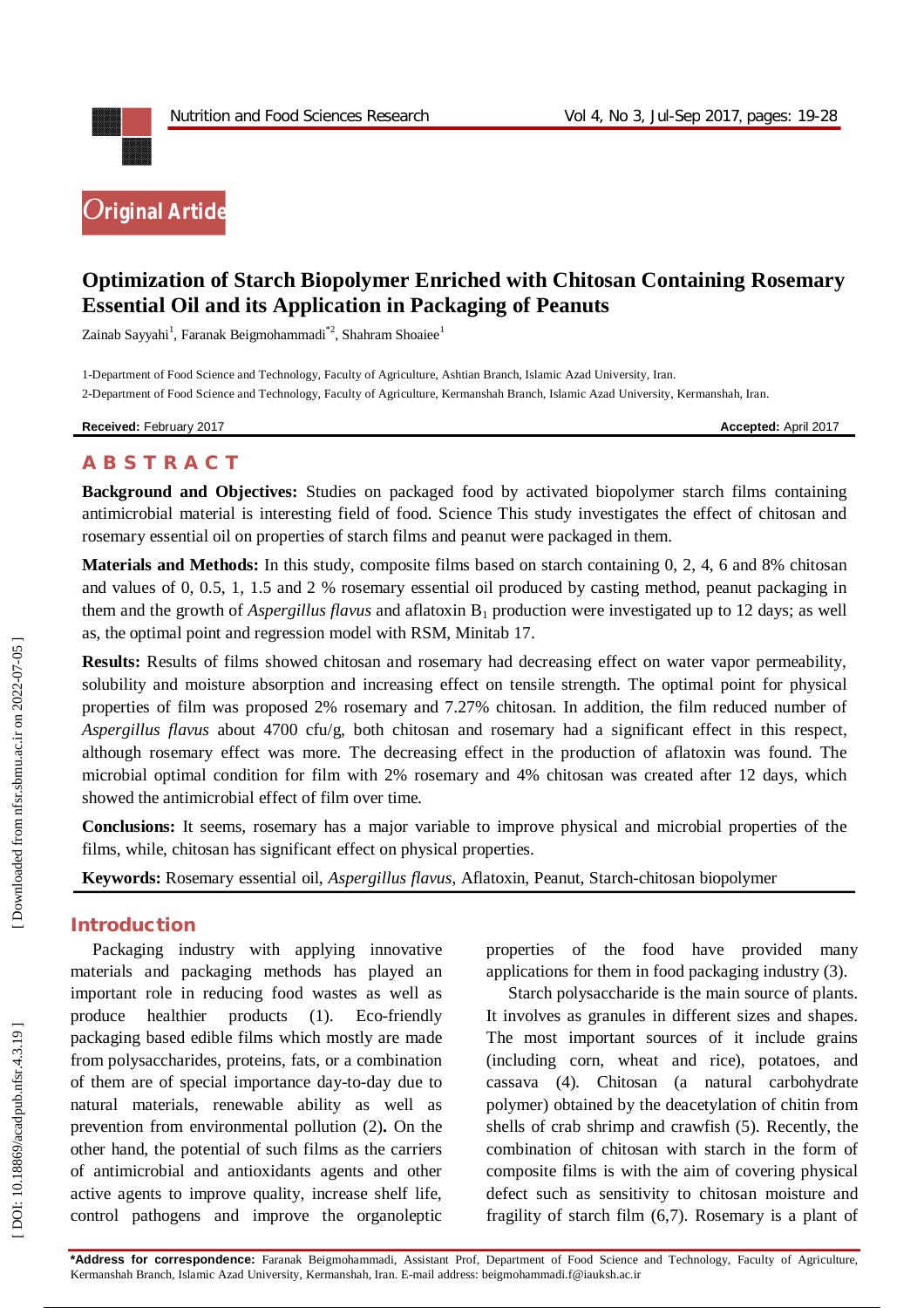*Lamiaceae* family has a permanent woody stem and green and fragrant leaves. This plant is traditionally used as an additive and flavoring in food (8). Among the component forming rosemary essential oil, the maximum value related to 1,8 cineol (33 .08%), camphor (18 .13%), *α -pinen* (9.23%), *α -Terpineol* (8.17%), *borneol* (5.48%), camphene (5.07%) and pcymene (2 .42%). Hydrophobic properties is one of the properties of rosemary essential oil and its constituents leading its accumulation in the cell membrane, disrupt its structure and increasing the permeability of cell membrane (9). Bonilla *et al*. (10) examined the properties of wheat starch film and the effect of chitosan on these films. Addition chitosan caused significant increase in the surface charge of particles and apparent viscosity of the film and the production of shiny and thicker films. Also, water vapor permeability by adding chitosan increases. In wheat starch -chitosan films, when the chitosan was 50%, the antimicrobial effect observed is high. Teodoro *et al.* (11) in their study examined the properties of rosemary essential oil and its antimicrobial effect in fresh dough. The highest growth inhibitory effect on the Aspergillus was in a concentration of 10 micrograms per liter.

So far, studies on packing peanuts by activated biopolymer starch film with antimicrobial material reinforced with chitosan and investigating the effect of rosemary essential oil in inhibiting the growth of *Aspergillus flavus* has not been done, so this research is unprecedented in its kind.

### **Material s and Methods**

Peanut was acquired from the market and until the tests were stored at 4°C. Potato starch (relative humidity 18 -21%), chitosan (with average molecular weight and deacetylation degree of 75 -85 %) both from the Sigma -Aldrich USA, glycerol as a plasticizer, dextrose agar, potato dextrose agar mediums from Merck Germany, *Aspergillus flavus PTCC5004* from fungi collection center of Iran Industrial Research Organization and rosemary essential oil were prepared from Young Living , USA.

Various amounts of chitosan including 0, 2, 4, 6 and 8% in 1% acetic acid  $(v/v)$  is solved for 10 min at 40°C on a magnetic mixer. Then, the solution to separate the possible unresolved particles was passed from the cheesecloth. To prepare starch soluble, 4 g starch added to 100 ml distilled water and kept at 90°C for 10 minutes until gelatinization , it was cooled to a temperature of 50°C. Next, after addition of

glycerol to starch (30% of starch weight), chitosan and starch solutions mixed on a magnetic mixer and eventually rosemary essential oil with 0, 0.5, 1, 1.5 and 2% added to the solution and stirred with homogenizer for 2 minutes at 120,000 rpm. Finally, film -forming solution was spreading on edged Plexiglas containers (20×20 dimensions constructed by Borna Novin Plast (Iranian Company) and drying at 50°C for 20 hours. After drying, film was separated from the containers clearly and continuously. It should be noted that all % are by weight and considered compared to the starch dry matter (12).

To measure the thickness of samples, the Japan Mitutoyo digital micrometer with measuring precision of 0.001 mm was used. Each film thickness was measured at five points, and then the average thickness was determined and used in water vapor permeability calculations and tensile strength test (13).

Measuring tensile strength (TS) was done in the method of D882 -ASTM (14) by tensile testing machine SANTAM, STM -600 model made in Iran. Before tension tests, all samples for 1 hour were placed in the relative humidity of 50% at 25°C which created by calcium nitrate. Films were cut in the form of  $2.5 \times 10$ cm<sup>2</sup> rectangles. The distance between the two device jaws were set 10 cm with a speed of 50 mm per minute, and the load cell 50 N is used.

In measuring water vapor permeability, E96 -95 ASTM (15) method was used. First, films were qualified in relative humidity of 50%. The special vials with 4.5 cm height for measuring water vapor permeability were used. There was a hole in the lid of these vials with a diameter of 11 mm which a piece of tested film was placed in this part using an ear cleaner and liquid oil in the way that oil was not placed on the film surface and prevents from vapor permeability. 3 g calcium sulfate which provides a relative humidity of 0%, were placed inside the vial. Vials and their contents were weighed and placed inside desiccator containing a saturated solution of potassium sulfate. Saturated potassium sulfate at 25°C makes 97% relative humidity. Desiccator was placed inside incubator within  $25\pm1$  °C and weighed for 6 days every several hours at 0.001 scales. Then the curve of vials weight gain was plotted using Excel 2010 over time and after calculating linear regression, slope of the line obtained was calculated. By dividing the line slope of each vial to the level of whole film exposed to water vapor transmission, water vapor transmission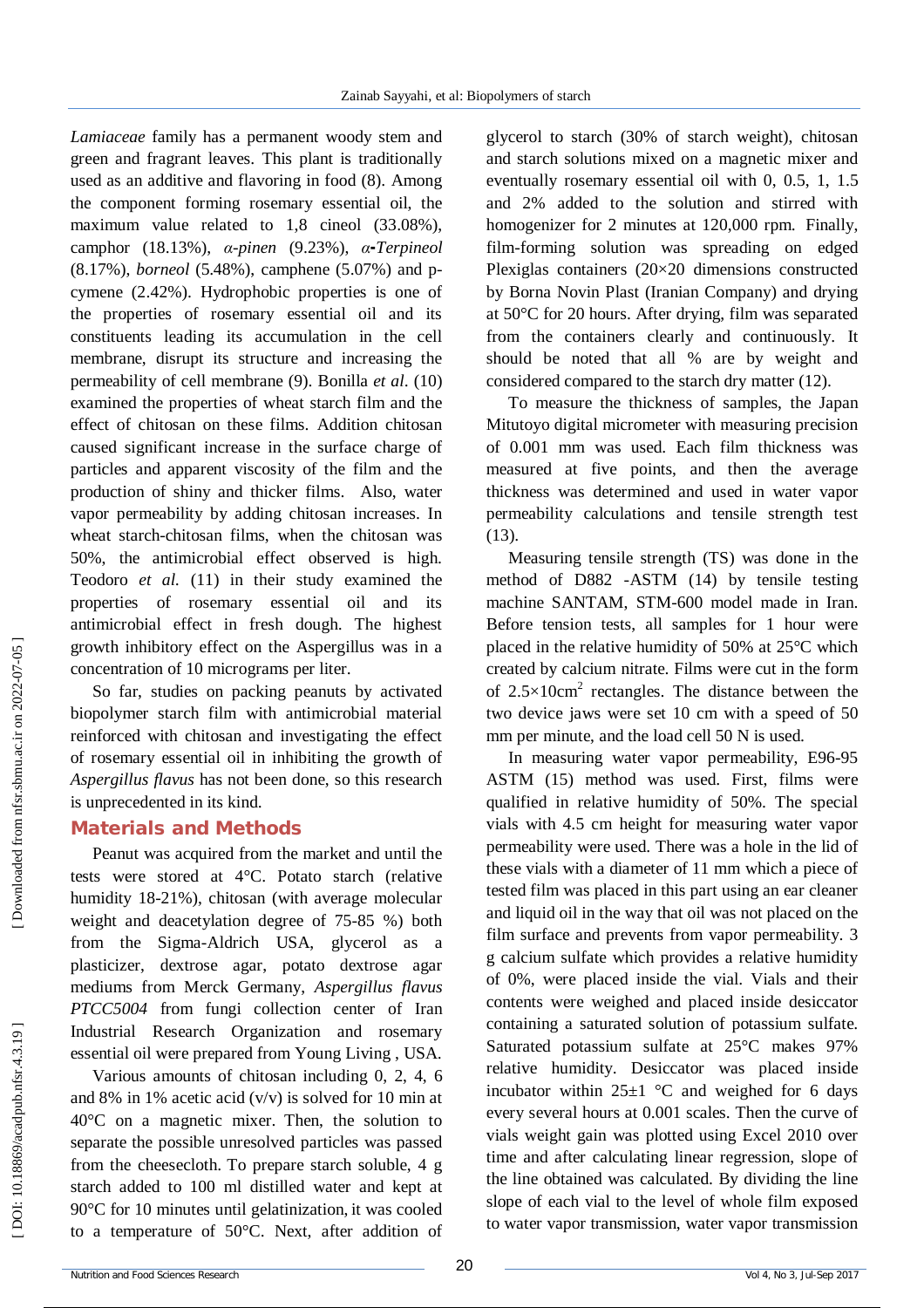rate (WVTR) was achieved. Then, permeability to water vapor (WVP) using the following equation was calculated:

Water vapor permeability  $=\frac{WVTR}{P(PA-P)}$  $\frac{WV1R}{P(R1-R2)} \times X$ 

X: Film thickness based on the meter ; P: vapor pressure of pure water at 25°C according to Pascal with an average of 3169 Pascal<br> $R_1$ : relative humidity inside the desiccator (97%)  $R_2$ : relative humidity

inside the vial (0%) the amount of  $P(R_1-R_2)$  is 3073.93 psi.

To measure moisture absorption rate, Angles and Dufresne methods (16) were used. Film samples with dimensions of  $20 \times 20$  mm were cut and placed inside the desiccator containing calcium sulfate with relative humidity of 0% for 24 hours. After primary weighing, the samples transferred to the desiccator containing a saturated solution of calcium nitrate at 55% relative humidity in 20 -25°C. Then, the weight of samples in every 24 hours by scale with an accuracy of 0.0001 is measured until reaching constant weight which occurred during 72 hours, the moisture absorption rate was calculated from the following equation:

Moisture absorption  $\left(\% \right) = \frac{W_t - W_0}{W}$  $\frac{e^{-w_0}}{w_0}$  × 100

 $W_t$ : Sample weight after time t at a relative humidity of 55%, W <sup>0</sup>: Sample initial weight

To determine the solubility in water, film samples were placed inside desiccator containing calcium sulfate for 24 hours. Then, 500 mg of samples were immersed in 50 ml of distilled water stirred temporarily and for 24 hours at 23°C placed inside incubator. After that, the films were removed from the water and moved back into desiccator containing calcium sulfate has achieved constant weight. During 96 hours, films reached a constant weight and with weighing the samples again, final dry weight was obtained (17). The % of water -soluble substance in % was calculated using the following formula:

Solubility in water  $=\frac{W_1-W_2}{W_1}$  $\frac{1 - w_2}{w_1} \times 100$  $W_1$ : initial dry weight W

 $W_2$ : final dry weight

To investigate the effect of rosemary essential oil on the fungi growth, *A. flavus PTCC 5006* lyophilized culture was used. To activate the lyophilized culture, according to the manufacturer's instructions, ampoule containing fungi was broken in a sterile condition and transferred by 1% normal saline solution in the form of suspension on prepared medium of potato dextrose agar. Incubation was done at 28°C for a week. Then, *A. flavus* was separated from initial medium and cultured in sabouraud dextrose agar linearly and incubated at 28°C for a week. The Neubauer slide was used for counting fungal spores and after,

counting the number of  $10^6$  spores per ml were chosen for study.

In order to sterilize the peanut, sterilization was done by immersion peanuts in a 3% solution of sodium hypochlorite and then washed with distilled water and placed on filter paper inside sterile plates. Then, spore suspension  $(10^6 \text{ spores per ml})$  were placed on peanuts and inoculated peanuts with *A. flavus* packaged in 100 grams packages in the starch chitosan composite film containing rosemary essential oil by heat sealing machine of Preplast, Iran and, microbial tests were done on the peanuts during regular time interval. Microbial test expressed in the ISIRI, 997 (18) have been used in order to rosemary essential oil impact on *A. flavus* in peanuts examined. Then, the desired dilutions were cultured in the sabouraud dextrose agar medium and incubation performed at 28°C. In the next stage of cultivation and during growing and reproducing period (5 - 7days), resulting colonies that was objective, counted with colony counter in the medium.

In order to evaluate the effect of rosemary essential oil on the amount of produced aflatoxin in peanuts, chromatography test with high performance (HPLC), Waters model equipped with a fluorescence detector, USA was used (19). Aflatoxin extracted from samples using methanol and water (ratio of 8:2) and its fat separated with hexane; then obtained extract using a certain volume of diluted water and extract was passed from immunoaffinity columns containing specific antibodies of aflatoxins Group B and G. With passing diluted extract through the column, toxin in the antigen extract was attached to the antibodies present in the column. Toxin attached to the antibody is washed in the column by passing methanol through the column and collected in the vial, diluted with water. The amount was determined using reverse phase method of liquid chromatography with high -performance which equipped with post column derivatization. The amount with comparing the area under the curve or standard curves height with the unknown sample was calculated taking the dilution factor.

**Statistical Analyses:** Response surface methodology and central composite design were chosen for modeling. In this study, three independent variables including, the % of chitosan  $(X_1)$  and the % of rosemary essential oil  $(X_2)$  at five levels for film properties, while indexes were changed for microbial assay including time  $(X_1)$ , chitosan  $(X_2)$  and rosemary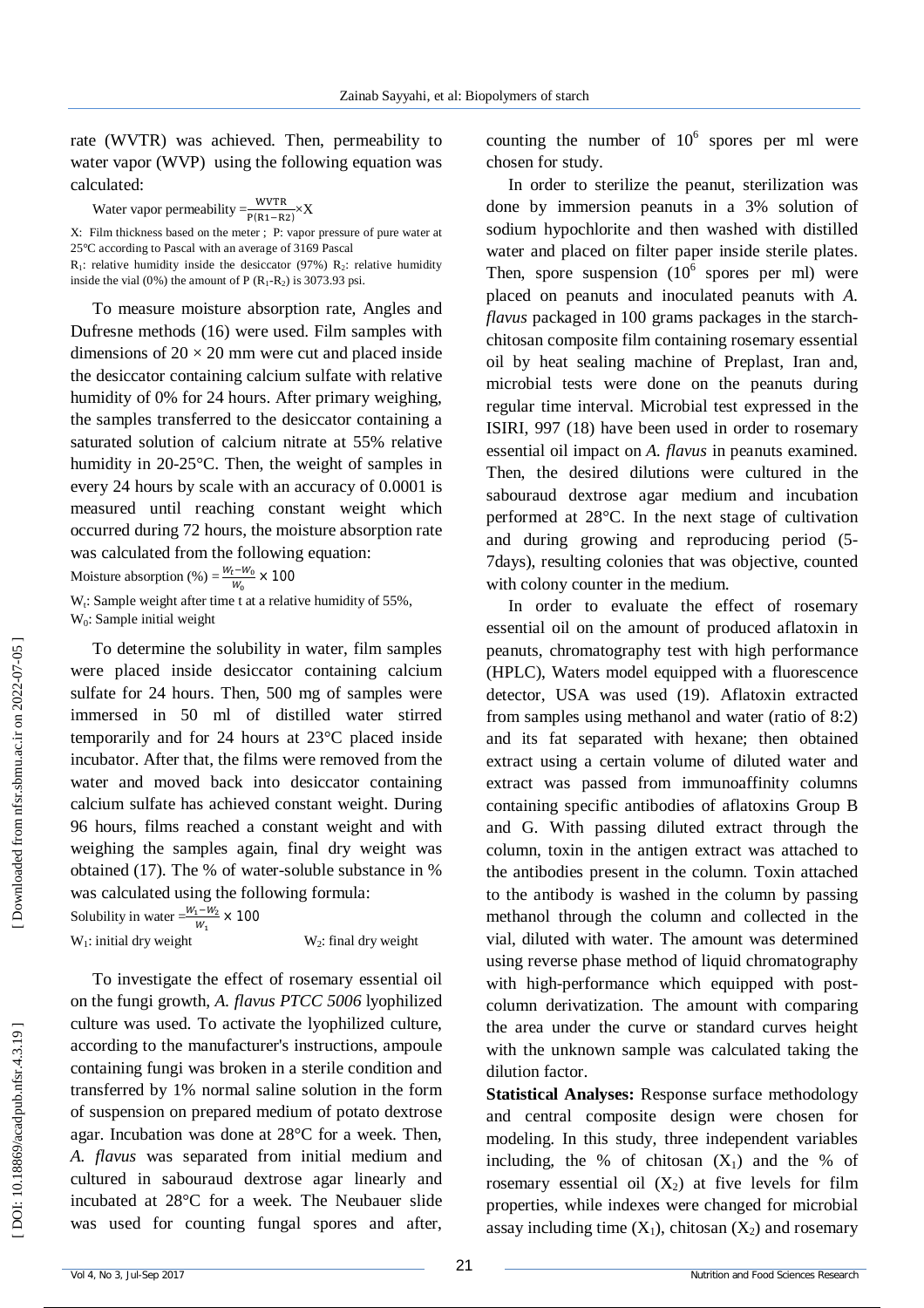$(X_3)$ . This design has a block and 5 repetitions at the central point (to calculate the repeatability of the process). Minitab 17 software to analyze data and charts related to the response surface methodology and to find the process optimal conditions was used. The general form of the multivariate model is a general regression model:

$$
\gamma = \beta_0 + \sum_{i=1}^2 \beta_i X_i + \sum_{i=1}^2 \beta_{ij} X_i^2 + \sum_i \sum_{j=i+1} \beta_{ij} X_i X_j
$$

In this equation, Y is anticipated answer for each variable, constant coefficient β0, coefficients of linear effects β1 (constant coefficient of chitosan), β2 (constant coefficient of rosemary), and coefficients of quadratic effects β11, β22 and coefficient of interaction β12.

#### **Results**

**Physical properties of films:** According to Table 1, it seems medium and high percent of chitosan and medium and low percent of rosemary could improve the physical properties of films.

The thickness of produced films is measured at 5 points and their average is reported 1.2 mm.

Table 2 shows analysis variance related to the film properties and microbial properties of peanut. Data are assessed at confidence interval of 95%; so that, p<0.05 represents a significant factor in response. As can be seen, chitosan and rosemary had significant effect on tensile strength and quadratic effects can be seen in equations while, interaction between rosemary -chitosan has no significant effect. These results also confirmed using a proposed regression model in Equation 1. In equations related to film properties  $X_1$  is chitosan and  $X_2$  is rosemary. Rosemary coefficient and rosemary square coefficient

are more than chitosan represents its more effect on tensile strength. By comparing F -value of these factors can be concluded that the rosemary essential oil had a greater effect on tensile strength. In addition, no significant lack of fit is also a good measure to the suitability of the model. Regression model confirms the above results suggest that chitosan and rosemary with positive coefficients increase tensile strength. Eq.1:

Tensile strength =  $1.052 + 0.127$  X<sub>1</sub> +  $0.333X_2 + 0.0330X_1^2 + 0.603X_2^2$ 

Figure 1.a shows the simultaneous effect of both rosemary and chitosan on the value of tensile strength.

As specified in Table 2, for water vapor permeability, p -value in the model is less than 0.05, which represents the significance of the model at a confidence level of 95%. Among the studied indexes of direct or linear effects, indexes of chitosan and rosemary have been significant and could have a significant effect on water vapor permeability. Among other indexes, only square root of chitosan effect is significant. The coefficients of chitosan and rosemary are the same; according to F -values can be said that the effect of chitosan is much more than rosemary essential oil value. Also, the indirect effects of both are more effective than the square root effect (refer to F-value, too). The regression model in Equation 2 also confirmed the above results suggest that chitosan and rosemary with negative coefficients reduce water vapor permeability.

Eq.2:

Water Vapor Permeability =  $+0.001 - 0.00X_1 - 0.00X_2 - 0.00X_1^2$ 

|                       |  | <b>Table1.</b> Physical test results of chitosan-starch composite films |  |  |  |  |
|-----------------------|--|-------------------------------------------------------------------------|--|--|--|--|
| Independent variables |  |                                                                         |  |  |  |  |

|           |            | Independent variables                     | Dependent variables |                                               |                     |            |  |
|-----------|------------|-------------------------------------------|---------------------|-----------------------------------------------|---------------------|------------|--|
| Treatment | Chitosan % | REO(Rosemary Essential Oil <sup>)</sup> % | <b>TS</b>           | $\overline{\text{WVP}}$ (×10 <sup>-7</sup> g/ | Moisture Absorption | Solubility |  |
|           | $(X_1)$    | $(X_2)$                                   | (MPa)               | m.h.pa)                                       | $(\%)$              | (%)        |  |
|           | 6          | 1.5                                       | 2.00                |                                               | 21.12               | 89.40      |  |
|           |            | 1.0                                       | 1.10                |                                               | 27.12               | 88.45      |  |
|           |            | 1.0                                       | 1.15                |                                               | 39.72               | 99.54      |  |
|           |            | 1.5                                       | 2.00                |                                               | 34.10               | 96.32      |  |
|           |            | 0.0                                       | 1.10                |                                               | 29.46               | 84.88      |  |
|           |            | 1.0                                       | 1.00                |                                               | 28.18               | 86.50      |  |
|           |            | 1.0                                       | 1.10                |                                               | 28.94               | 88.45      |  |
|           |            | 1.0                                       | 1.10                |                                               | 26.98               | 88.45      |  |
|           |            | 0.5                                       | 0.95                |                                               | 36.65               | 93.65      |  |
| 10        |            | 1.0                                       | 1.00                |                                               | 27.84               | 88.45      |  |
|           |            | 1.0                                       | 2.00                |                                               | 19.84               | 88.81      |  |
| 12        |            | 0.5                                       | 1.14                |                                               | 21.92               | 89.19      |  |
| 13        |            | 2.0                                       | 2.20                |                                               | 24.80               | 86.64      |  |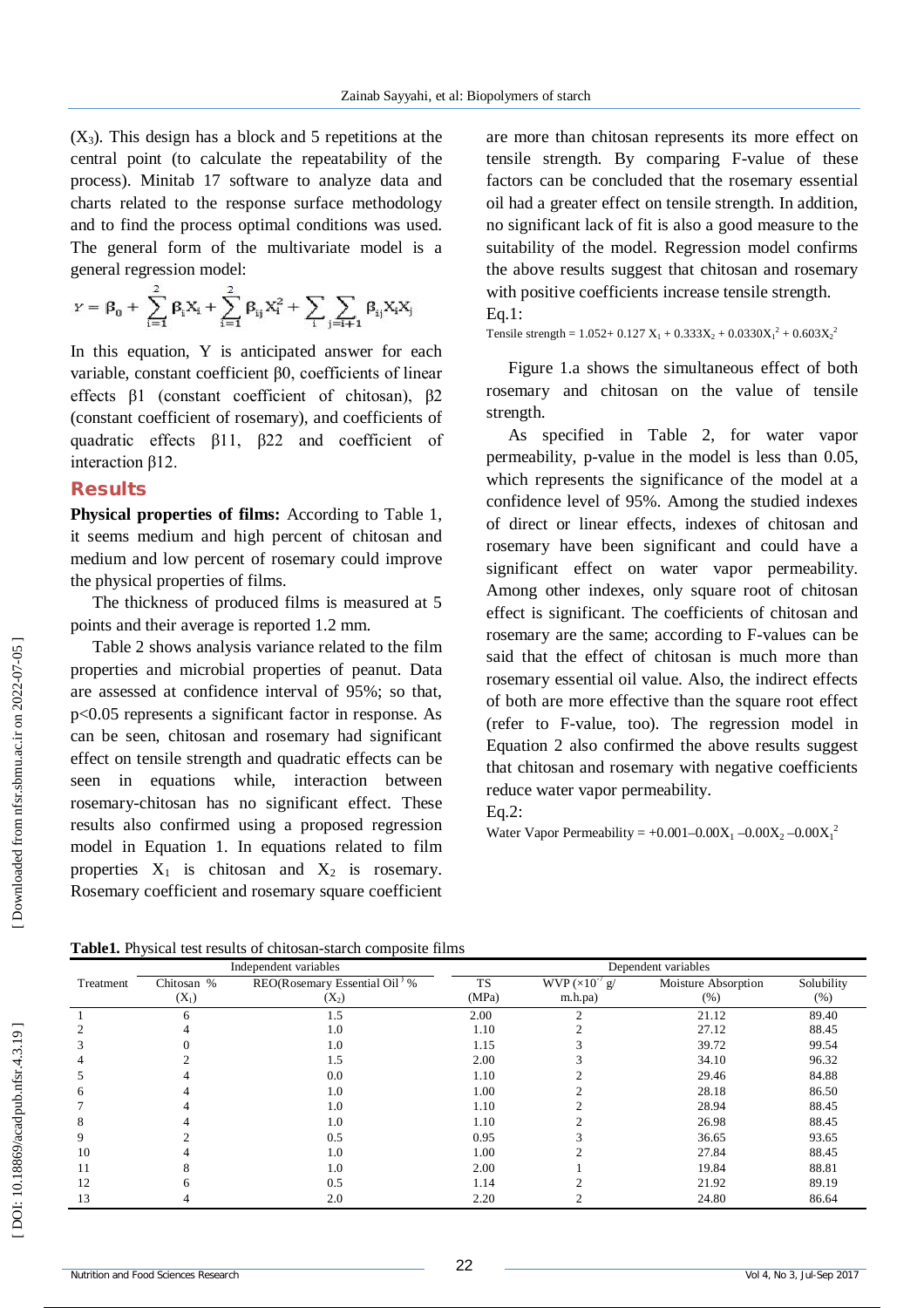| Source               |       | Tensile<br>strenght | Water Vapor<br>permeability |       | Moisture<br>Absorbtion |       |       | Solubility | A. aureus |       | Aflatoxin |       |
|----------------------|-------|---------------------|-----------------------------|-------|------------------------|-------|-------|------------|-----------|-------|-----------|-------|
|                      | $F -$ | $P -$               | $F-$                        | $P -$ | $F-$                   | $P -$ | $F-$  | $P -$      | $F-$      | $P -$ | $F-$      | $P -$ |
|                      | Value | Value               | Value                       | Value | Value                  | Value | Value | Value      | Value     | Value | Value     | Value |
| Model                | 11.76 | 0.003               | 136.29                      | 0.000 | 42.09                  | 0.000 | 8.12  | 0.008      | 15.04     | 0.00  | 11.67     | 0.000 |
| Linear               | 20.61 | 0.001               | 427.84                      | 0.000 | 102.92                 | 0.000 | 10.78 | 0.007      | 41.99     | 0.00  | 32.87     | 0.000 |
| time                 |       |                     |                             |       |                        |       |       |            | 9.08      | 0.043 | 2.06      | 0.182 |
| chitosan             | 7.19  | 0.031               | 628.81                      | 0.000 | 198.82                 | 0.000 | 20.77 | 0.003      | 25.27     | 0.003 | 8.12      | 0.041 |
| <b>REO</b>           | 34.02 | 0.001               | 26.87                       | 0.001 | 7.01                   | 0.033 | 0.79  | 0.404      | 123.63    | 0.000 | 96.44     | 0.000 |
| <b>Ouadratic</b>     | 7.68  | 0.013               | 12.81                       | 0.005 | 2.10                   | 0.193 | 9.35  | 0.1011     | 3.02      | 0.081 | 2.15      | 0.157 |
| time-time            |       |                     |                             |       |                        |       |       |            | 0.36      | 0.561 | 0.02      | 0.882 |
| chitosan-chitosan    | 9.64  | 0.017               | 21.61                       | 0.002 | 2.97                   | 0.128 | 13.27 | 0.008      | 0.02      | 0.9   | 0.45      | 0.517 |
| <b>REO-REO</b>       | 12.58 | 0.009               | 0.36                        | 0.568 | 0.33                   | 0.585 | 1.44  | 0.269      | 8.78      | 0.014 | 5.89      | 0.036 |
| <b>Interaction</b>   | 0.22  | 0.655               | 0.17                        | 0.689 | 0.4                    | 0.547 | 0.35  | 0.573      | 0.11      | 0.954 | 0.00      | 1.000 |
| chitosan-time        |       |                     |                             |       |                        |       |       |            | 0.02      | 0.897 | 0.00      | 0.964 |
| REO-time             |       |                     |                             |       |                        |       |       |            | 0.02      | 0.897 | 0.00      | 0.988 |
| REO-Chitosan         | 0.22  | 0.655               | 0.17                        | 0.689 | 0.4                    | 0.547 | 11.35 | 0.43       | 0.28      | 0.606 | 0.000     | 0.988 |
| Lack of fit          | 1.85  | 0.103               | 22.99                       | 0.206 | 5.57                   | 0.065 | 2.94  | 0.118      | 4.93      | 0.152 | 1.43      | 0.436 |
| ${\bf R}^2$          | 0.93  |                     | 0.98                        |       | 0.96                   |       |       | 0.88       | 0.93      |       | 0.91      |       |
| Pred. $\mathbb{R}^2$ | 0.91  |                     | 0.96                        |       | 0.91                   |       |       | 0.86       | 0.86      |       | 0.88      |       |
| Sd.                  | 0.131 |                     | 2.035                       |       | 0.31                   |       |       | 3.135      | 3.35      |       |           | 2.125 |

**Table 2.** Variance Analysis of physical properties of films and microbial properties of peanut.

Pred. $R^2$ : predicted R square Sd: standard error

Figure 1.b shows response surface diagram of chitosan and rosemary essential oil simultaneous effects on water vapor permeability.

Variance analysis results relating moisture absorption (Table 2) represents, both independent variables of chitosan and rosemary essential oil has a significant effect on the moisture absorption of starch chitosan composite film and the F -values of these factors suggest that chitosan has been more effective than rosemary essential oil. According to the regression model in equation 3, chitosan and rosemary essential oil are both negative and chitosan coefficient has been more than rosemary essential oil, which represents its more effectiveness in reducing moisture absorption.

# $Eq.3$ :

Moisture absorption =  $+44.33-4.244X_1 - 2.54X_2$ 

Figure 1.c shows the changes process of moisture absorption with % changes of chitosan and rosemary essential oil.

Based on variance analysis results of solubility are shown in Table 2, chitosan had significant effect. The regression model of equation 4 confirms this issue and shows that chitosan and chitosan - rosemary essential oil interaction due to negative coefficients reduce the solubility of starch -chitosan film; while, chitosan square has a positive coefficient and positive effect on the solubility of starch -chitosan film. It seems that rosemary essential oil alone is not effective

on the solubility of starch -chitosan film; while, its interaction effect with chitosan reduces the solubility which may be due to hydrophobic structure of chitosan and essential oil because they will intensify each other.

Eq.7 Solubility =  $+95.12-3.92X_1+ 0.396X_1^2$  –  $0.61X_1\times X_2$ 

Figure 1.d shows response surface diagram of simultaneous effect of chitosan and rosemary on solubility index. As the variance analysis and regression model of equation 4 mentioned, increasing the chitosan concentration causes a substantial drop in the solubility. Finally, 7.27% chitosan concentration and 2% rosemary essential oil are determined as optimum conditions for physical properties of films. Also, the desirability of this optimization is 0.98 which is an appropriate amount.

**Microbial properties of peanut:** After microbial test on peanuts packaging in starch -chitosan composite films and according to Table 3, it is observed that the treated film No.8 containing 4% chitosan and 2% rosemary essential oil with 1900 cfu/g *A. flavus* and 0.67  $\mu$ g/kg aflatoxin  $B_1$  have the lowest number of mold and toxin production (during 6 days) and the treated film No.5 with 4% chitosan and 0% rosemary essential oil with 6600 cfu/g *A . flavus* and 2.49 µg/kg aflatoxin  $B_1$  have the highest number of mold and toxin production, respectively.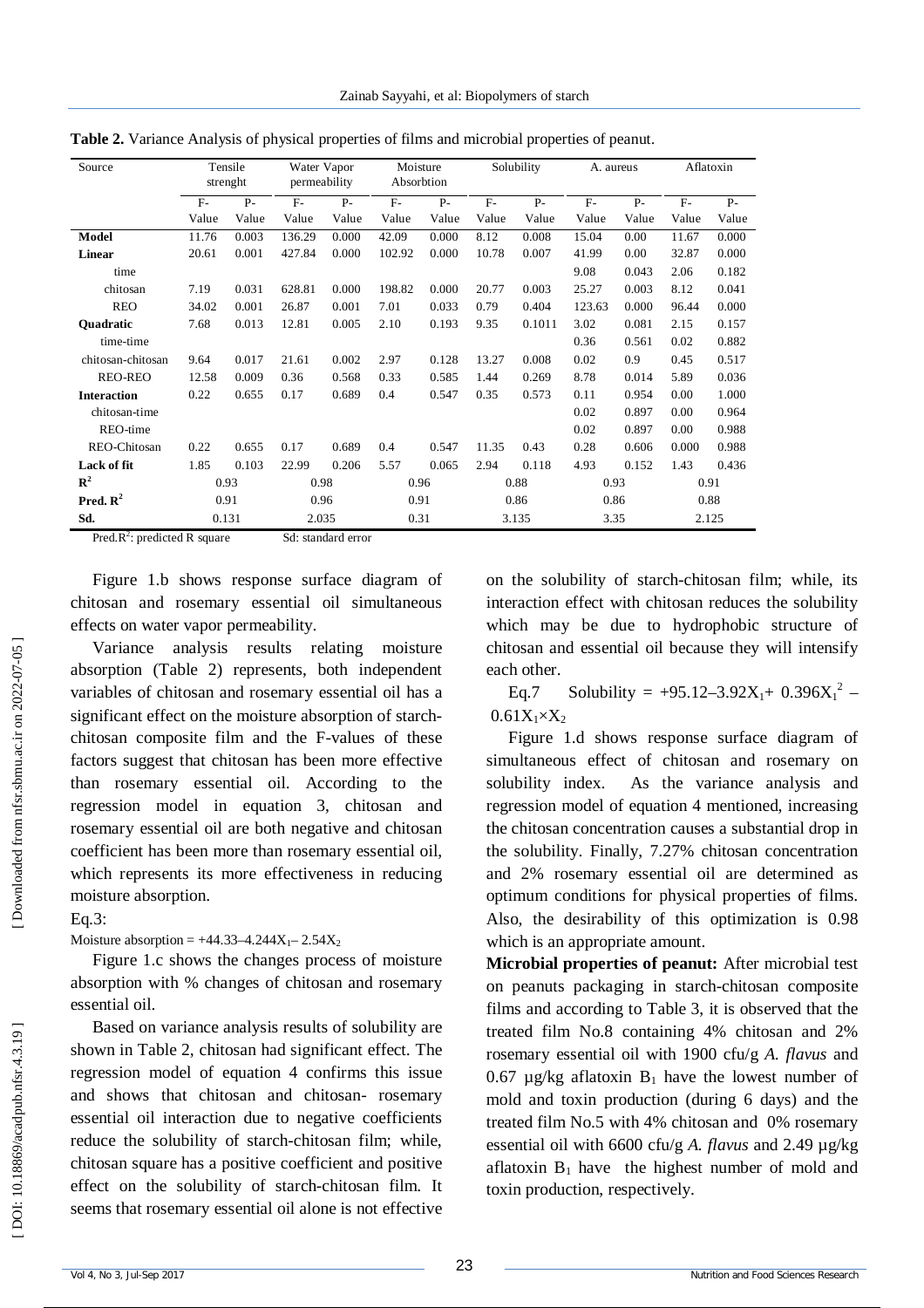

**Figure 1.** Three-dimensional diagram of simultaneous effect of chitosan  $\%$  ( $X_1$ ) and Rosemary essential oil %  $(X_2)$  on a: tensile strength, b: water vapor permeability, c: moisture absorption, d: solubility

Results variance analysis of *A. flavus* number in peanuts Table 2 shows, the factors of time  $(X_1)$ , chitosan  $(X_2)$ , rosemary  $(X_3)$  and rosemary square have significant effect on *A. flavus* growth. F -value indicates that the effect of rosemary is more than time and chitosan. This result is also confirmed by predicted regression model in Equation 8. In this model, only rosemary coefficient is negative cause reducing the number of mold.

Eq. 5: *A.flavus* (cfu/g) =+6534 +106X<sub>1</sub> + 68X<sub>2</sub>- 63X<sub>3</sub> -1255X<sub>3</sub><sup>2</sup>

Figure 2.a shows the simultaneous effect of time and chitosan value on the changes of *A. flavus* colonies. In the current form, chitosan shows more slope and also more effect, which is mentioned in the variance analysis table and regression model.



**Figure 2.** a, b and c Three-dimensional diagram of simultaneous effect of time  $(X_1)$ , chitosan %  $(X_2)$ , rosemary % (X <sup>3</sup>) on *A . flavus* mold number, and d, e and f on aflatoxin rate.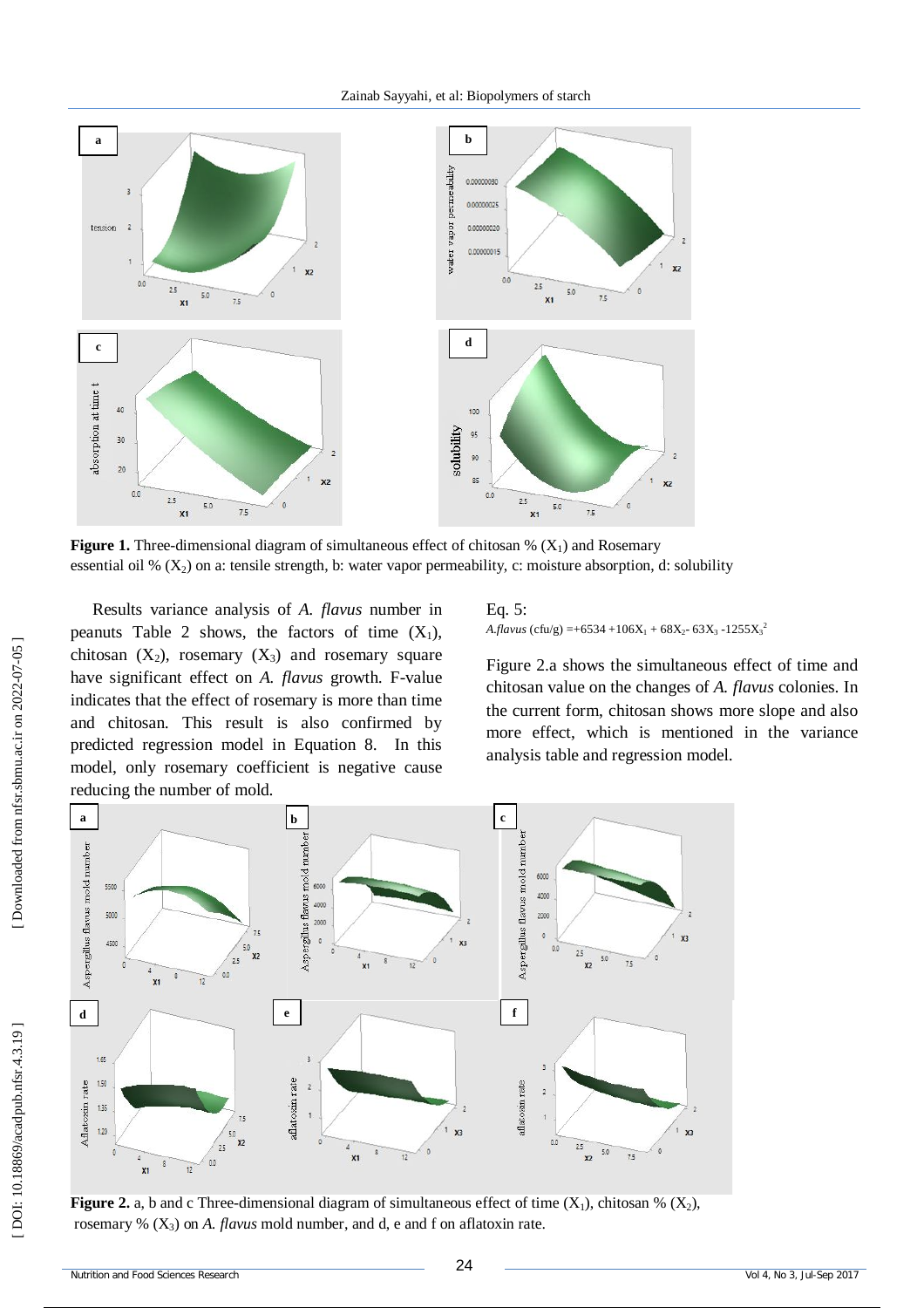Increasing the amount of chitosan reduces the number of molds and this reduction is almost linear with steep slope; while, the effect of time has been far less and not makes a huge difference in the number of mold.

In response surface diagram of figure 2.b, the simultaneous effect of rosemary essential oil and time on mold number changes have been shown. The effect of rosemary essential oil is far more than the effect of time and increasing the amount of rosemary cause intense reduction in mold number which is emphasized in variance analysis table and regression model. Also as noted, there is no important change of mold growth through storage time.

Figure 2.c shows the simultaneous effect of rosemary essential oil and chitosan on the number of mold. Again in current form, the great effect of rosemary essential oil on mold number changes is emphasized. Also, increasing chitosan causes a slight reduction (less slope) in the number of mold; however, the rosemary effect is not considerable which variance analysis table and regression model is emphasized.

Variance analysis results in the production of aflatoxin  $B_1$  are shown in Table 2. Time, rosemary and rosemary square have significant effect on the amount of aflatoxin production that among these factors, the effect of rosemary essential oil has been decreasing; although, time positive coefficient is very small, however, statistical data know it effectively. This result is in line with rosemary essential oil effect on reducing the growth of *A. flavus* as well. Another point is the lack of time significant effect on aflatoxin

production. The proposed regression model in equation 6 has confirmed the reduction effect on toxin production and also shows other statistical factors. Eq. 6:

Aflatoxin B<sub>1</sub> (µg/kg) = +3.049 + 0.0190X<sub>1</sub> - 2.006X<sub>3</sub> - 0.442X<sub>3</sub><sup>2</sup>

Figure 2.d shows respond surface diagram of chitosan and time on aflatoxin rate. In this diagram it is clear that the effect of chitosan is more than time and produced toxin rate has been reduced with increasing it. This reduction is relatively and appropriate steep slope and shown in variance analysis table and regression model. According to this diagram, the lowest toxin production is related to the early maintenance days and maximum % of chitosan; while, the highest toxin production is related to the final maintenance days and minimum % of chitosan. Response surface diagram of figure 2.e examines the effect of rosemary and time on toxin production. In this diagram, the limited effect of time is specified and in contrast, rosemary with increasing in a steep slope has been able to decrease the amount of toxin produced. This issue considering outlined cases in the variance analysis table and regression model is predictable well.

Figure 2.f shows the response surface diagram of toxin changes with rosemary and chitosan concentration changes which represents rosemary advantage to chitosan in controlling toxin production. As it is specified, increasing rosemary with much steeper slope compared to chitosan cause a drop in the toxin production; while increasing the amount of chitosan is not so obvious and has not caused certain loss to compared to rosemary.

| Table 3. Microbial test results of A. flavus and aflatoxin for peanuts in the composite films. |  |  |  |
|------------------------------------------------------------------------------------------------|--|--|--|
|------------------------------------------------------------------------------------------------|--|--|--|

| Treatment | Time $(X1)$ (day) | Chitosan $(X_2)$<br>(% ) | $ROE(X_3)$<br>(%) | Aspergillus flavus<br>$(\text{c}$ fu/g) | AflatoxinB <sub>1</sub><br>$(\mu g/kg)$ |
|-----------|-------------------|--------------------------|-------------------|-----------------------------------------|-----------------------------------------|
|           | n                 |                          |                   | 5400                                    | 1.29                                    |
|           |                   |                          |                   | 6000                                    | 1.48                                    |
|           | 12                |                          |                   | 5100                                    | 1.22                                    |
|           | h                 |                          |                   | 5100                                    | 1.18                                    |
|           |                   |                          |                   | 6600                                    | 2.49                                    |
|           |                   |                          | 0.5               | 6400                                    | 2.16                                    |
|           |                   |                          |                   | 4900                                    | 1.04                                    |
|           |                   |                          |                   | 1900                                    | 0.67                                    |
|           |                   |                          | 1.5               | 2600                                    | 0.81                                    |
| 10        |                   |                          | 0.5               | 2600                                    | 2.3                                     |
| ۱1        |                   |                          |                   | 5600                                    | 1.25                                    |
| 12        |                   |                          |                   | 5000                                    | 1.23                                    |
| 13        |                   |                          | 0.5               | 6500                                    | 2.26                                    |
| 14        |                   |                          | 1.5               | 3100                                    | 0.94                                    |
| 15        |                   |                          |                   | 5200                                    | 1.2                                     |
| 16        |                   |                          |                   | 5800                                    | 1.25                                    |
| 17        |                   |                          | 1.5               | 2700                                    | 0.87                                    |
| 18        |                   |                          | 1.5               | 3100                                    | 0.95                                    |
| 19        |                   |                          | 0.5               | 6400                                    | 2.18                                    |
| 20        |                   |                          |                   | 5400                                    |                                         |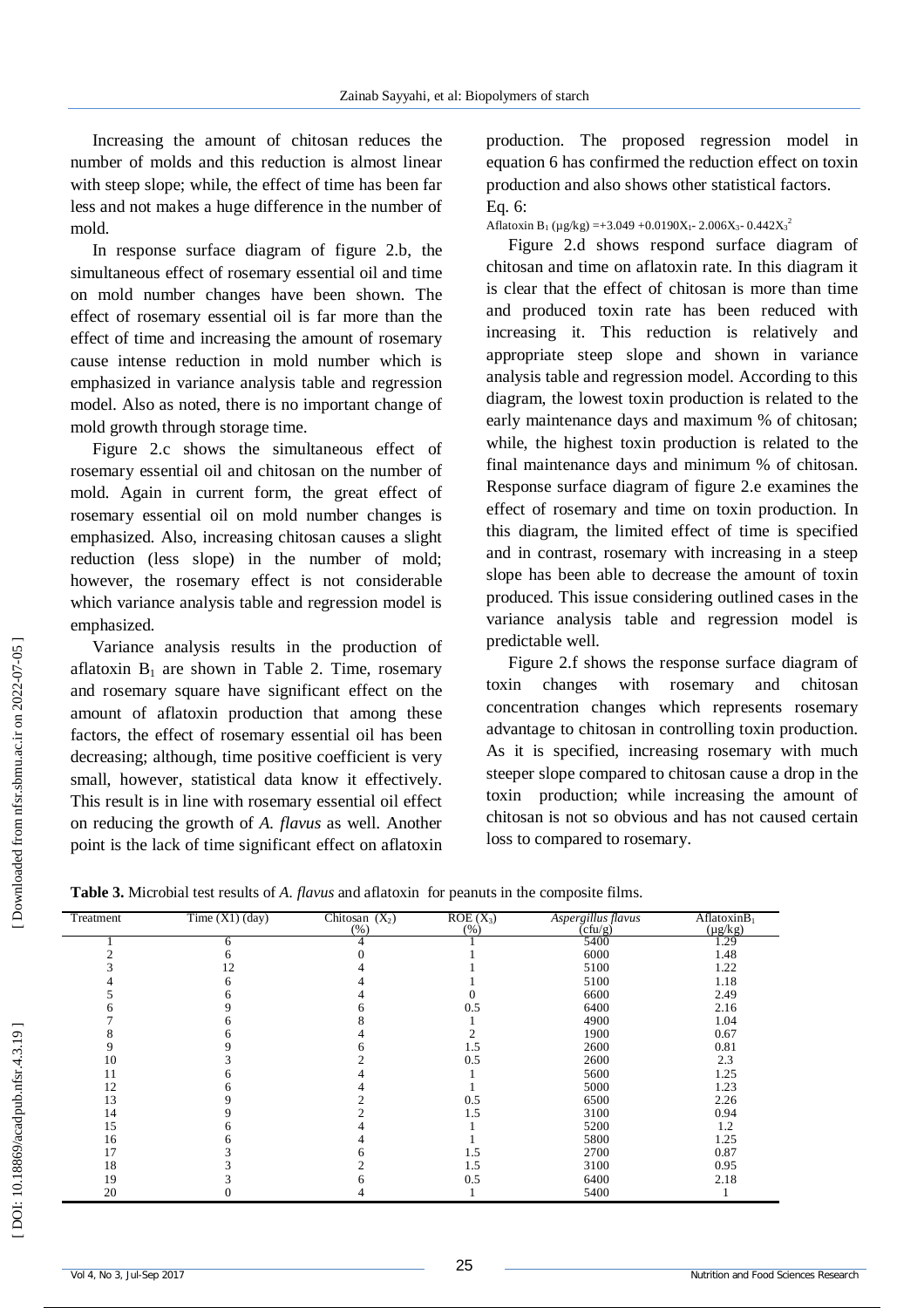In microbial tests, optimum conditions to minimize mold growth and minimum toxin production are defined. Considering the optimal conditions of the storage time process (12 days), it is observed that the treated film containing 4% chitosan and 2% rosemary essential oil with 2350 cfu/g *A. flavus* and 0.78 µg/kg aflatoxin  $B_1$  have the lowest number of mold. Also, the desirability degree of this optimization is 0.92 which is an appropriate value.

#### **Discussion**

Improving the mechanical properties of starch film by adding chitosan is a result of intermolecular hydrogen bonds between starches OH with chitosan  $NH3^+$  functional group (NH<sub>2</sub>) of chitosan combines with protein in the acidic environment forms  $NH3^+$ , while the crystalline structure of starch by the gelatinization cluttered and groups of OH are ready to combine with NH3<sup>+</sup> associated with increasing the strength of the film (12). Chillo *et al*. (20) produced starch films containing different % of chitosan using response surface methodology and concluded that chitosan in the amount of 0.55 % increases film mechanical properties such as tensile strength which is consistent with the results obtained from our films. In addition, Zhai *et al*. (7), Silva -Weiss *et al.* (21), Shen *et al.* (22), Bourtoom and Chinnan (6) and Bongyekan *et al.* (23) also concluded that tensile strength of starch -chitosan film increases with increasing the amount of chitosan. According conducted research, addition antimicrobial compounds to various polymers due to the molecular level changes cause changing the mechanical properties of these films produced from these polymers (3). The results obtained in this study corresponded with this investigation.

Abdollahi *et al.* (13) reported that the water vapor permeability decreased with increasing concentrations of rosemary essential oil in chitosan film. It is likely that the hydrophobic property of rosemary essential oil reduced its water vapor permeability. Bongyekan *et al.* (23) reported that the water vapor permeability of starch film reduces with adding chitosan, which this reduction effect in starch film may be due to chitosan hydrophobic property regarding the presence of chitosan hydrophobic acetyl groups. Shen et al. (22) and Vasconez *et al.* (24), Talja *et al.* (25), Chillo *et al.* (20), Xu *et al.* (12) in their study concluded that the water vapor permeability of starch film with adding chitosan reduced due to interactions and

hydrogen bonding between starch and chitosan leading reduce the availability of hydrophilic groups and water vapor permeability. The results obtained in this study corresponded with this investigation.

Bongyekan *et al.* (23) and Zhai *et al.* (7) concluded that starch films covered with chitosan had less water absorption than starch film due to the hydrophobicity of chitosan. Also, Pranoto *et al.* (26) stated; reducing moisture can be due to disposal effect of non -polar compounds in the essential oils on the water molecule.

Bourtoom and Chinnan (6) in their study stated that the solubility of starch film by adding chitosan is reduced. The development of these properties has been attributed to establishing hydrogen bonding between chitosan and starch. Also Shen *et al.* (22) in their investigation had examined physical properties of potato starch film in combination with chitosan different concentrations (0, 5, 10 and 15 %). When 15% chitosan was added to the starch film, the solubility reduced from 13.93 % to 4.54 % which is due to strong hydrogen bonding between chitosan and starch as well as chitosan hydrophobicity. Vasconez *et al.* (24) also stated that in the starch -chitosan film, there is a reverse correlation between the chitosan content and solubility of films due to chitosan hydrophobicity that can be responsible for fewer interactions between water and film matrix. The results obtained in these studies correspond to this study.

Abdollahi *et al.* (13) concluded that rosemary essential oil used in the chitosan film had antimicrobial property against *Listeria monocytogenes* and *Streptococcus agalactiae*, whereas the chitosan film alone was lacking this property. Also Rasooli *et al.* (27) concluded that rosemary essential oil in 5 ml concentration causes inhibition of *A. flavus* growth. These researchers attributed the antimicrobial property of rosemary essential oil to diterpene phenol compounds such as carnosic acid, carnosol, rosmanol, Isorosmanol and rosmanic acid, while Yan *et al.* (28) concluded that rosemary essential oil used in the starch -alginate film was not effective on *A. niger*, but had great anti-*Esherichia coli* effect. The differences in sensitivity may be caused by different cell structure or function.

Hydrophobic property is an important feature of rosemary essential oil and its constituents which enable them in accumulation in the cell membrane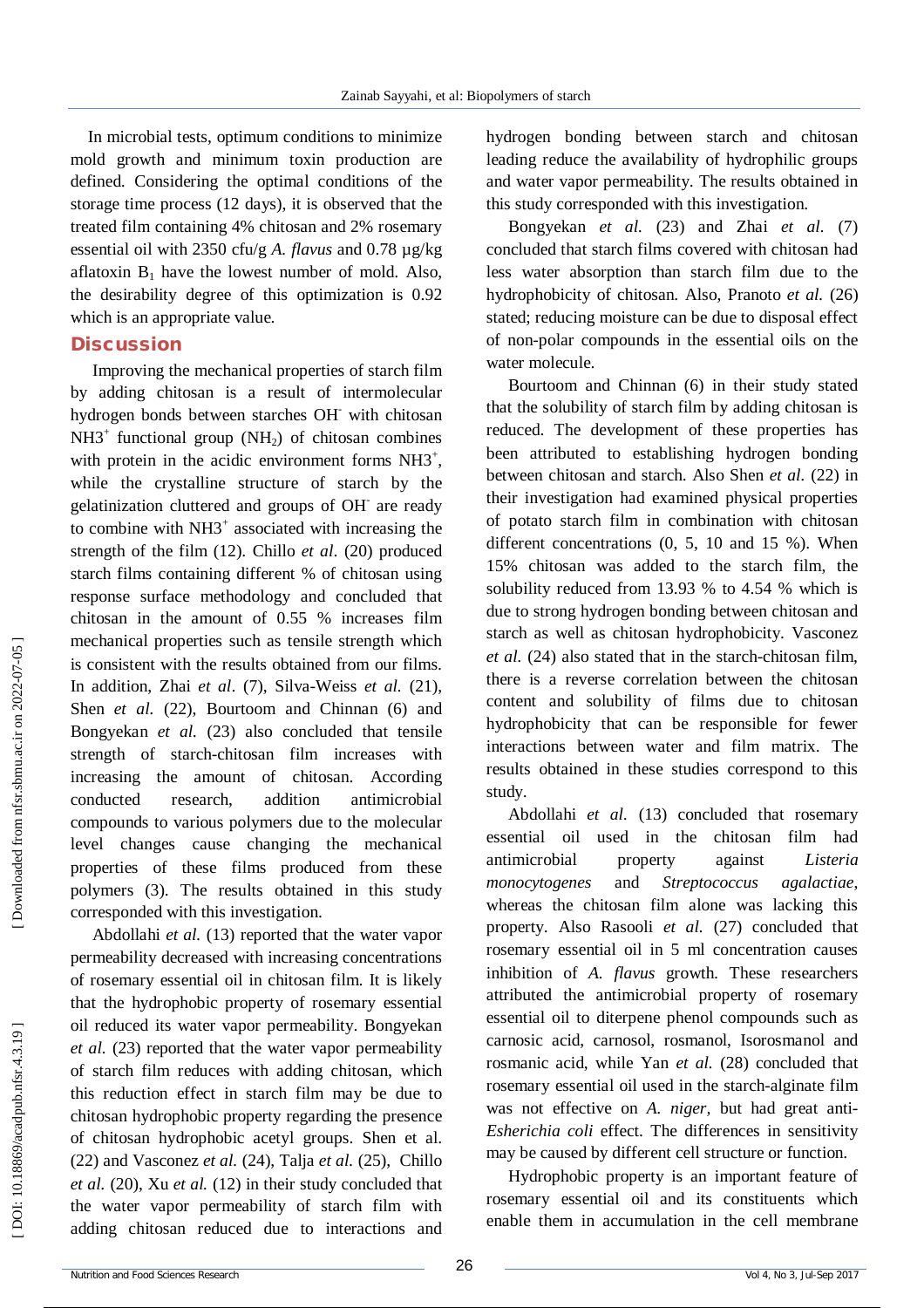disrupt in the membrane structure and increasing cell membrane permeability of microorganisms (9). Teodoro *et al.* (11) in their study reported that *A. flavus* is sensitive to rosemary essential oil. Rosemary at a concentration of 10 micrograms per liter has the highest growth inhibitory effect on *A. flavus* and its complete growth inhibition occurs in the concentration of 20 micrograms per liter. Sikkma *et al.* (29) attributed the antimicrobial activity of essential oils to having phenolic and aromatic compounds. These compounds penetrate the cell membrane and could also affect the clotting of cell contents. Also, studies conducted by Debases *et al.* (30) suggest that the essential oil of basil, coriander, cumin and rosemary with concentration of 1000 micrograms per liter inhibit the growth of *A. flavus*. Moghtader *et al.* (31) in their study stated that rosemary essential oil with concentrations of 0.5 and 0.25 micrograms per liter had strong antifungal activity on *A. flavus* compared gentamicin. Also, they stated that a large %age of the antifungal activity of rosemary essential oil is attributed to monoterpenes  $α$ pinene. These investigations correspond with the results of our research.

Studies conducted by Deabes et al. (30) suggested that the essential oil of basil, coriander, cumin and rosemary in concentrations of 500, 700, 1000 micrograms per liter have prevented from aflatoxin B1 production. Rasooli *et al.* (27) concluded that rosemary essential oil at a concentration of 450 micrograms per liter prevent from aflatoxin biosynthesis. Antifungal property and aflatoxin production inhibitory have been attributed to the constituents of rosemary essential oil. It is reported that one of the terpenes groups in the rosemary essential oil (borneol, camphor, 1, 8 cineole, α pinene, verbenone and bornyl acetate) is responsible for antifungal properties of essential oils (32, 33). One of the characteristic of deactivation processes is limitation of aflatoxin production as a result of spore formation and mycelium proliferation inhibition (34).

#### **Conclusion**

Chitosan -starch composite films containing rosemary essential oil produced in this research easily separated from the mold sheets, which indicated the appropriate moisture of the film. Chitosan and rosemary both increased the tensile strength of the film. Both of these factors also reduced the water vapor permeability, moisture absorption and solubility of

the film; which interaction effect of chitosan rosemary was significant leading reduce solubility. In other above dependent variables, interaction effect of two factors could be seen. Rosemary essential oil reduced *A. flavus* growth and aflatoxin B <sup>1</sup> production; while chitosan in this case was lacking antimicrobial property. The microbial optimal conditions in film with  $2\%$  rosemary essential oil and  $4\%$  chitosan was created after 12 days maintenance indicated the antimicrobial effect of film over time. Also, the optimum conditions of physical tests for film with concentration of 7.27% chitosan and 2% rosemary essential oil was created. It seems, rosemary has a major variable to improve physical and microbial properties of the films, while, chitosan has significant effect on physical properties.

## **Acknowledgement**

Authors would like to express their sincere gratitude to Islamic Azad University, Ashtian Branch and Dr. Mustafa Ghani

## **Financial disclosure**

The authors declared no financial interest.

## **Funding/Support**

This work was financially supported by the Ashtian Branch, Islamic Azad University, Iran.

## **References**

- 1. Ozdemir MG, and Floros JD. Active food packaging technologies. Critical Reviews in Food Science and Nutrition 2004; 44 (3): 185 -193.
- 2 . Ahvenainen R. Novel Food Packaging Techniques. Woodhead Publishing Limited, Cambridge England 2003. P. 5 -21.
- 3 . Cha DS, Choi JH, Chinnan MS, and Park HJ. Antimicrobial films based on Na -alginate and k carrageenan. Lebensm Wiss Technol 2002; 35(8): 715 - 719.
- 4 . De Baere H. Starch policy in the European community. Starch Biosynthesis Nutrition Biomedical 1999; 51(6): 189 -193.
- 5 . No HK, Meyers SP, Prinyawiwatkui W, and Xu Z. Applications of chitosan for improvement of quality and shelf life of foods: A Review. Journal of Food Science 2007; 72(5): 87 –100.
- 6 . Bourtoom TH, and Chinnan M. Preparation and properties of rice starch -chitosan blend biodegradable film. LWT-Food Science and Technology 2008; 41(3): 1633 -1641.
- 7 . Zhai M, Zhao L, Yoshii F, and Kume T. Study on antibacterial starch/chitosan blend film formed under the action of irradiation. Carbohydrate Polymer 2004; 57(1): 83 -88.